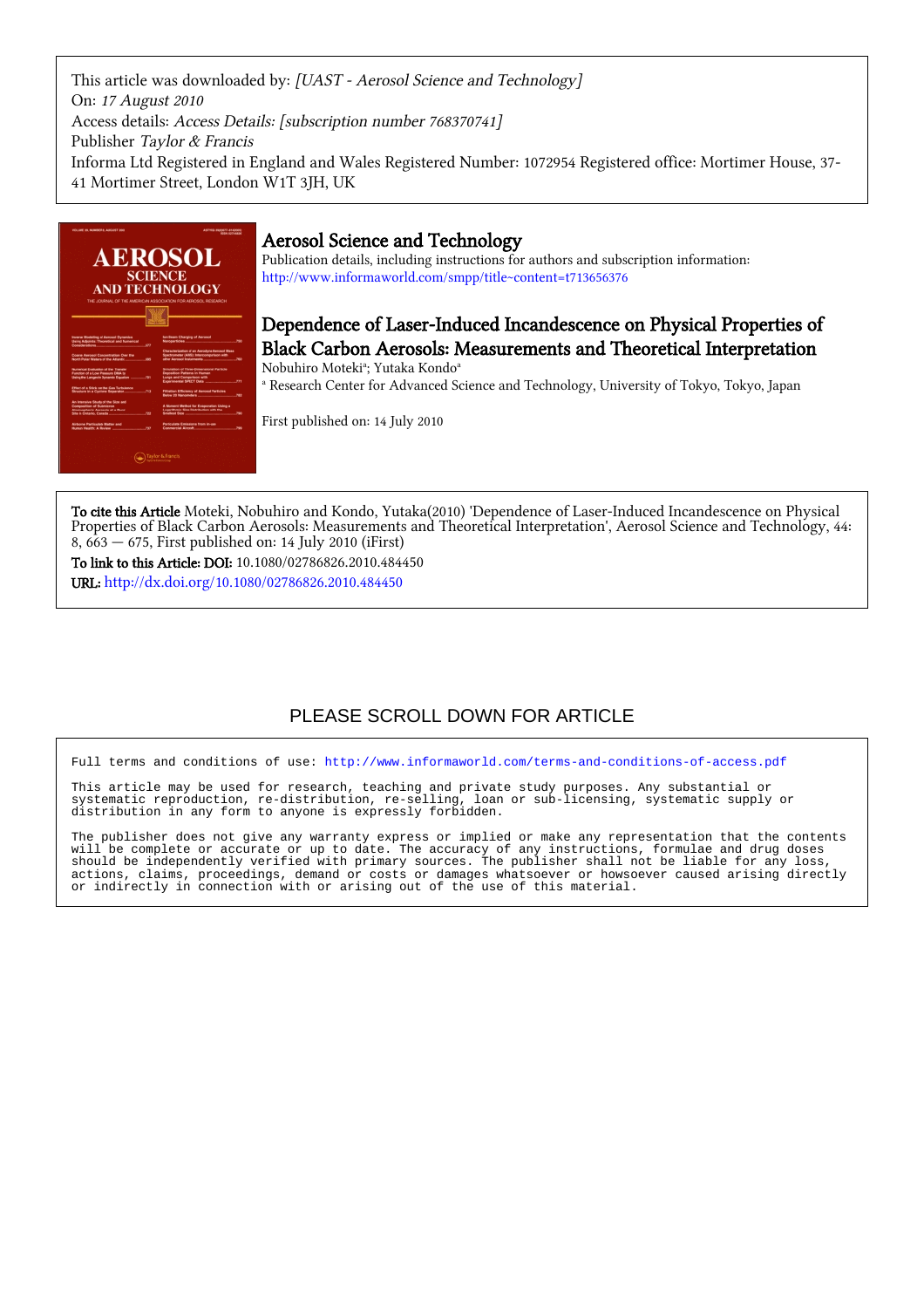

# **Dependence of Laser-Induced Incandescence on Physical Properties of Black Carbon Aerosols: Measurements and Theoretical Interpretation**

## **Nobuhiro Moteki and Yutaka Kondo**

*Research Center for Advanced Science and Technology, University of Tokyo, Tokyo, Japan*

**We used a single-particle soot photometer (SP2) to measure the mass of individual black carbon (BC) particles down to** ∼**0.5 fg by means of laser-induced incandescence with an intra-cavity, continuous-wave laser. The incandescence of nine different types of BC samples was investigated to provide a physical basis for choosing appropriate BC materials for SP2 calibration. We estimated the vaporization temperatures of these BC samples from the spectral dependence of incandescence at the limit of the small size parameter x, for which spectral dependence of emissivity is known a priori. The vaporization temperatures differed by less than 2.2% among** the samples. For the  $x < 1$  regime of particle size, the peak ampli**tude of the incandescence signal measured by the SP2 was linearly proportional to the particle mass. The slopes of such linear proportionality were positively correlated with**  $|(m^2-1)/(m^2+2)|$ **, where the m is the complex refractive index of the BC particle. For particles in which x** *>* **1, the rate of increase in the peak amplitude of the incandescence signal with increasing particle mass was negatively correlated with the compactness of particle shape, consistent with the theoretical prediction of emissivity, which accounts for particle shape. The incandescence–BC mass relationships were similar between fullerene soot and ambient soot sampled in Tokyo, thus suggesting that fullerene soot is a suitable calibration standard for SP2 measurements of ambient soot.**

[Supplementary materials are available for this article. Go to the publisher's online edition of *Aerosol Science and Technology* to view the free supplementary files.]

#### **1. INTRODUCTION**

Black carbon (BC) or elemental carbon (EC) emitted from incomplete combustion of fossil fuels and biomass is the dominant absorber of visible-to-near-infrared radiation among atmospheric constituents in the troposphere. BC has been estimated to be an important contributor to positive radiative forcing on a global scale (Forster et al. 2007; Ramanathan and Carmichael 2008). Near hot-spot regions of BC emissions, local positive radiative forcing can be several orders of magnitude larger than the global average, changing meteorological fields such as cloud cover fraction (Feingold et al. 2005). Deposition of BC on snow or ice induces melting in early summer, thus reducing the planetary albedo (Hansen and Nazarenko 2004; Flanner et al. 2007).

The single-particle soot photometer (Model SP2) developed by Droplet Measurement Technologies, Inc. in Boulder, CO (Stephens et al. 2003; Schwarz et al. 2006; Moteki and Kondo 2007 and references therein) quantifies the mass of BC inside individual particles by means of laser-induced incandescence (LII) without interference from internally mixed semi-volatile materials or mineral dust particles. To derive the absolute BC mass per particle for ambient aerosols, the SP2 has to be calibrated with appropriate calibration standards. Thus, we need to evaluate and select appropriate BC standards for this purpose. The intensities of incandescence have been measured as a function of particle mass for various kinds of BC samples (Slowik et al. 2007; Shiraiwa et al. 2008). However, there have been no studies to date that investigate the theoretical framework of the interpretation of the relationship between the intensity of incandescence signals and the microphysical properties of BC. In this work, we provide the physical basis for the interpretation of this relationship. In our previous studies using the SP2, the ranges of measured BC mass were limited to less than  $\sim$ 60 fg, corresponding to a mass equivalent diameter  $(d_m)$  of about 400 nm. This upper limit of measured BC size corresponded to the saturation threshold of signal intensity for the data-acquisition system then available for the SP2, even though ambient BC particles typically are distributed in size ranges that exceed 400 nm. Since then, we have extended the upper limit of the detectable BC size to ∼900 nm by modifying the SP2's electronics and the data-acquisition system. In this paper, we show the characteristics of incandescence for various types of BC samples measured in this extended size range, along with a theoretical interpretation based on the general theory of thermal emission. These

Received 9 January 2010; accepted 5 April 2010.

We thank Tokai Carbon Inc., Japan for providing TEM images of Tokai glassy carbon particles. This work was supported by the Ministry of Education, Culture, Sports, Science, and Technology (MEXT), the strategic international cooperative program of the Japan Science and Technology Agency (JST), and the global environment research fund of the Japanese Ministry of the Environment (B-083).

Address correspondence to Nobuhiro Moteki, Research Center for Advanced Science and Technology, University of Tokyo, 4-6-1 Komaba, Meguro-ku, Tokyo 153-8904, Japan. E-mail: moteki@atmos.rcast.u-tokyo.ac.jp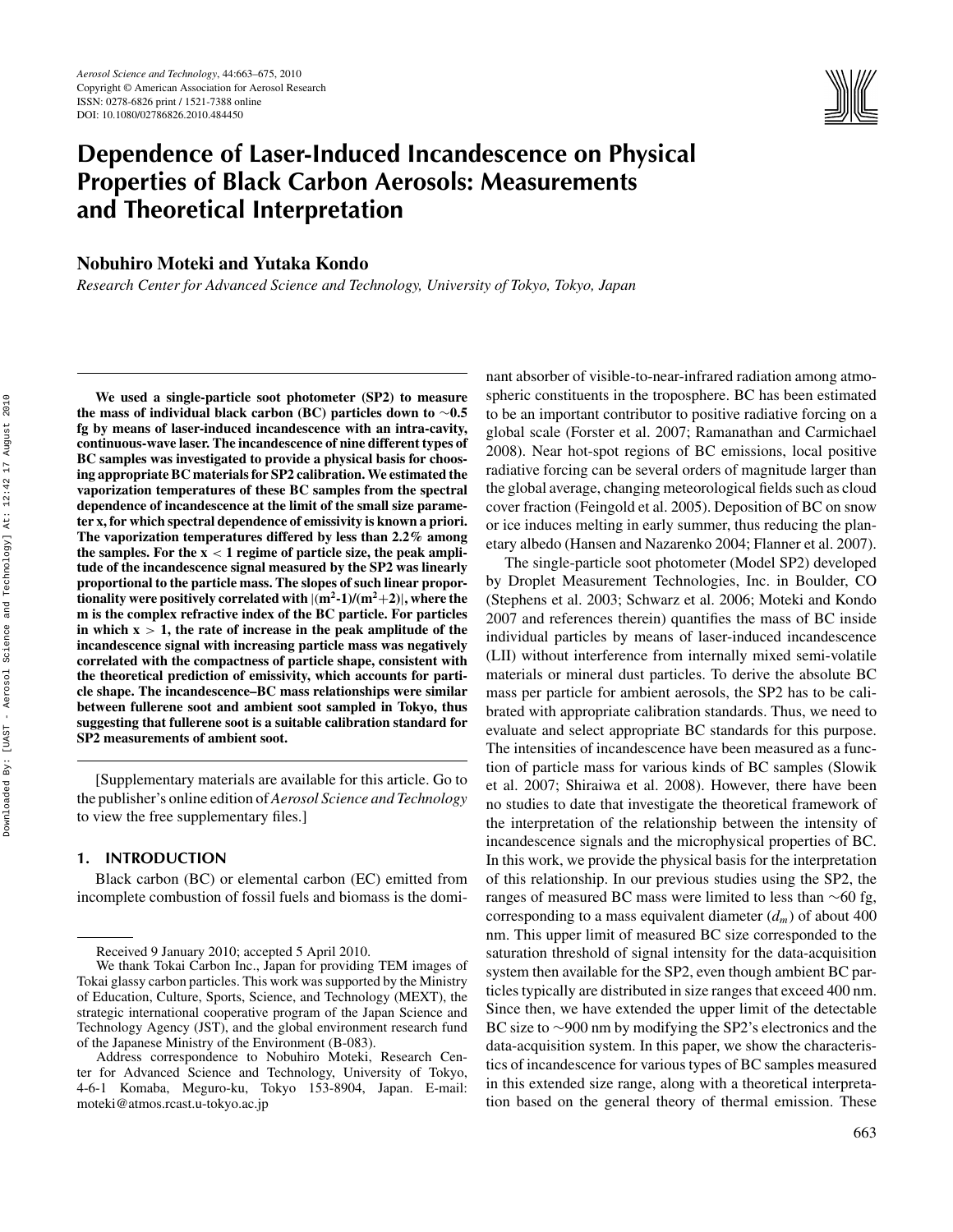

FIG. 1. Schematic diagram of the single-particle soot photometer (SP2) used in this study.

results are useful for selecting appropriate calibration standards for ambient BC measurements obtained with the SP2.

## **2. METHODS**

## **2.1. Single-particle Soot Photometer (SP2)**

The single-particle soot photometer (SP2) measures timedependent scattering and incandescence signals from individual aerosol particles passing though a continuous-wave, intra-cavity Nd:YAG laser beam operating at 1064 nm (Stephens et al. 2003; Schwarz et al. 2006; Moteki and Kondo 2007; Moosmüller et al. 2009). Figure 1 shows a schematic diagram of the SP2 used in this study.

Four detection channels, each consisting of an objective lens, optical filter, focusing lens, and photo-detector, were placed symmetrically on a horizontal plane in orthogonal pairs. The direction of aerosol flow was perpendicular to the laser beam and the optical axes of the lens units. The intra-cavity laser was adjusted to  $TEM_{00}$  mode with a Gaussian intensity distribution, and the  $1/e^2$  energy diameter of the laser beam at the detection volume was ∼1 mm. The sheath flow rate of the aerosol jet determined the speed of individual particles passing though the laser beam. The transit speed of aerosols at the detection volume was measured to be  $\sim$ 50 m s<sup>-1</sup> from the width of the

Gaussian scattering waveforms. In contrast to conventional LII techniques utilizing pulsed lasers, the SP2 measures signals of a single particle rather than those of an ensemble of particles. When the relative positions of the aerosol jet and the laser beam were optimized, a particle counting efficiency close to 100% was achieved, as confirmed by a condensation particle counter (CPC 3022A, TSI Inc., USA). In this study, two of the four detection channels were utilized for detecting incandescence in two distinct visible bands: a blue-band channel for wavelengths  $\lambda$  = 300–550 nm, detected by a H6779 photomultiplier tube (PMT, Hamamatsu Inc., Japan); and a red-band channel ( $\lambda$  = 580–710 nm), detected by a H6779-02 PMT (Hamamatsu Inc.) equipped with a narrow band-pass filter (PB0640-140, Asahi Spectra Inc., Japan). Compared to the initial version of the SP2 (Stephens et al. 2003; Moteki and Kondo 2007), the sensitivity of the measured color ratio to the wavelength dependence of incandescence for the present SP2 was enhanced by increasing the contrast between the two incandescence channels. A scattering channel with a long-pass filter (Schott RG 850) and Si-avalanche photodiode (APD, C30916E, Perkin Elmer, Inc., USA) was used to monitor the scattering signal at 1064 nm (Figure 1). A second scattering channel used a position-sensitive Si-avalanche photodiode (PS-APD, C30927E-01, Perkin Elmer, Inc., USA) to estimate the position of each particle during transit through the laser beam. Position information is required to estimate the scattering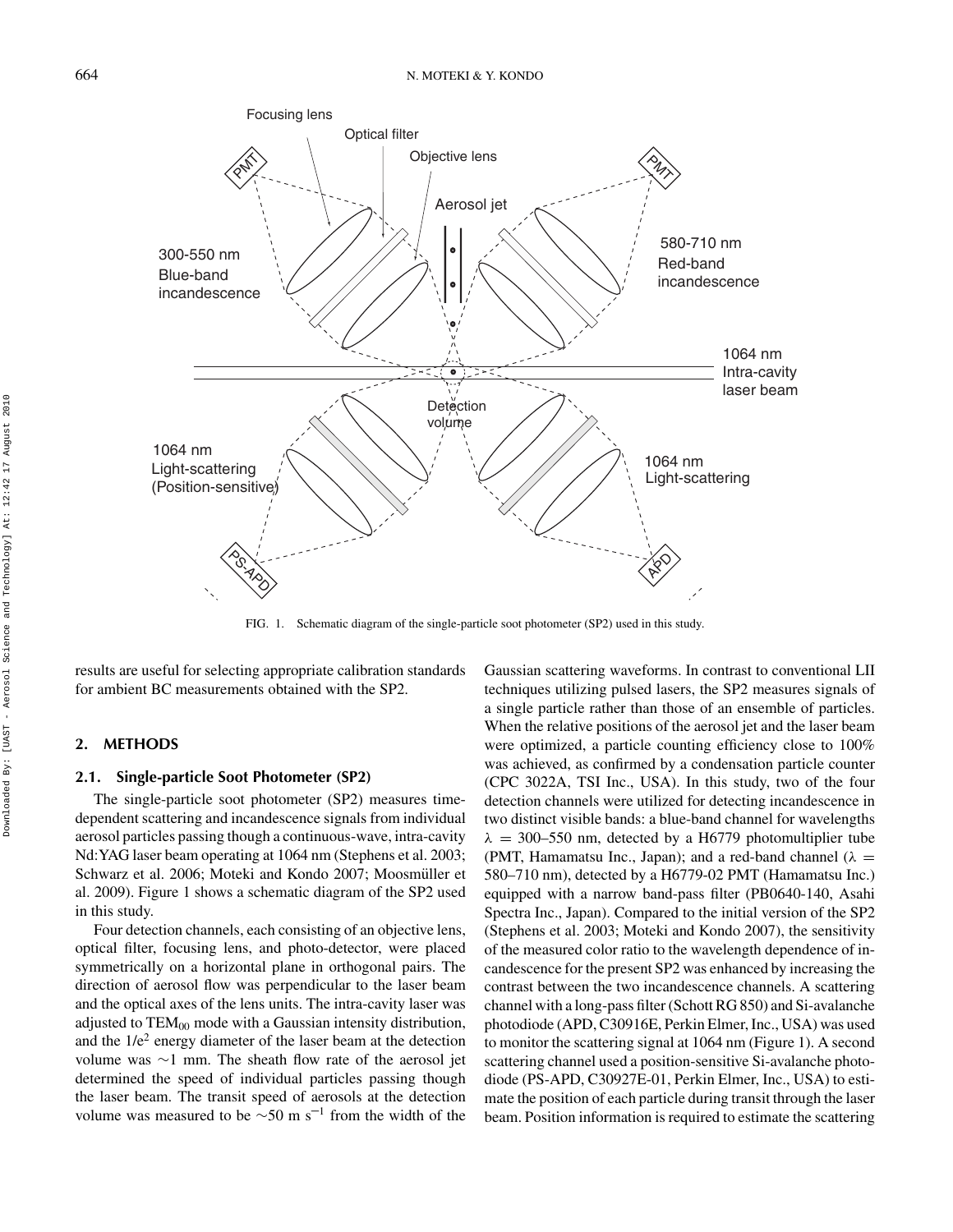cross-section of the particle at an arbitrary position in the laser beam (Gao et al. 2007; Moteki and Kondo 2008). Moteki et al. (2010) have suggested a method to derive the refractive indices of BC particles from the scattering signals obtained by the SP2; we used these previous results to interpret the experimental results obtained in this study, as discussed in section 3.2.

We extended the upper limits of the detectable signal ranges for all detection channels by introducing multi-gain electronics and an additional fast analog-to-digital converter for simultaneous data acquisition of different gain signals for each channel. We also wrote data acquisition software associated with this hardware modification. As a result of this modification, the detectable upper limit of the incandescence signal was extended by a factor of ∼13 relative to the previous configuration of the SP2, and BC particles of 0.35–800 fg mass  $(d_m = 70-920 \text{ nm})$  were detectable by the peak amplitude of the incandescence signal.

#### **2.2. Incandescence Measurements**

Here we provide the theoretical formulation of the incandescence signal measured by the SP2 in a manner more rigorous than in previous studies (Stephens et al. 2003; Moteki and Kondo 2007). This formulation provides the basis for the interpretation of experimental results shown in following sections of this report. The time-dependent intensity of the incandescence signal  $S_i(t)$  measured by the SP2 can be expressed as

$$
S_i(t) = \int_{\Delta\Omega} \int_{0}^{\infty} C_{emit}(v, m, \lambda, shape, \alpha, \beta, \gamma, \Omega, t)
$$
  
 
$$
\cdot P_e(T(t), \lambda) \cdot \eta(\lambda) \cdot d\lambda d\Omega, \qquad [1]
$$

where  $C_{emit}$  is the emission cross-section of the thermal emission; *η* is a wavelength-dependent function describing the transmissivity of the optical filter and responsivity of the photodetector;  $\Omega$  is the direction of radiation propagation; *v* is the particle volume; *m* is the complex refractive index;  $\alpha$ ,  $\beta$ , and *γ* are the Euler angles of particle rotation; and  $P_e$  is the Planck function in units of radiance, as described by

$$
P_e(T,\lambda) = \frac{2hc^2}{\lambda^5(e^{hc/\lambda kT} - 1)}.
$$
 [2]

According to Rytov's theorem (Rytov 1953), a generalized Kirchhoff's law, the emission cross-section of an arbitrary body for radiation propagating in direction  $\Omega$  is equivalent to the absorption cross-section of the same radiation propagating in the opposite direction  $-\Omega$  (Rytov 1953; Moteki et al. 2009; Robitaille 2009 and references therein). Therefore, the emission cross-section in Equation (1) is defined by the absorption crosssection as

$$
C_{emit}(v, m, \lambda, shape, \alpha, \beta, \gamma, \Omega, t)
$$
  
=  $C_{abs}(v, m, \lambda, shape, \alpha, \beta, \gamma, -\Omega, t).$  [3]

A non-dimensional quantity, the absorption efficiency *Qabs*, is defined by the absorption cross-section *Cabs* as

$$
C_{abs}(v, m, shape, \alpha, \beta, \gamma, -\Omega, t)
$$
  
=  $\frac{\pi}{4} d_m^2 Q_{abs}(v, m, shape, \alpha, \beta, \gamma, -\Omega, t),$  [4]

where  $d_m$  is the mass equivalent diameter given as

$$
d_m = \left(\frac{6 M}{\pi \rho_{true}}\right)^{1/3} \tag{5}
$$

Here *M* is the particle mass and  $\rho_{true}$  is the true density of the particle considered. Equation (4) shows that the absorption efficiency *Qabs* is defined as the absorption cross-section normalized by the geometrical cross-section of a mass-equivalent sphere. It is more convenient to use *Qabs* instead of *Cabs* when comparing particles of different volumes. In contrast to the emissivity defined for geometrical optics approximations (Planck 1914; Robitaille 2009), *Qabs* as defined here is the generalized emissivity, which can be applied even to objects with sizes comparable to or smaller than the wavelength of incident light. Equation (1) can be re-expressed using  $d_m$  and  $Q_{abs}$  as

$$
S_i(t) = \frac{\pi}{4} d_m^2(t) \int_{\Delta\Omega} \int_{0}^{\infty} Q_{abs}(v, m, shape, \alpha, \beta, \gamma, -\Omega, t)
$$

$$
\cdot P_e(T(t), \lambda) \cdot \eta(\lambda) \cdot d\lambda d\Omega.
$$
 [6]

As a measurable parameter for the spectral dependence of incandescence, the color ratio of the blue band to the red band is defined as

$$
\frac{S_{i-bla}}{S_{i-red}}(t)
$$
\n
$$
= \frac{\int_{\Delta\Omega_{blue}} \int_{\Delta\Omega} \varphi_{abs}(v, m, shape, \alpha, \beta, \lambda, -\Omega, t) \cdot P_e(T(t), \lambda) \cdot \eta_{blue}(\lambda) \cdot d\lambda d\Omega}{\int_{\Delta\Omega_{red}} \int_{0}^{\infty} Q_{abs}(v, m, shape, \alpha, \beta, \lambda, -\Omega, t) \cdot P_e(T(t), \lambda) \cdot \eta_{red}(\lambda) \cdot d\lambda d\Omega},
$$
\n[7]

where  $\Delta \Omega_{blue}$  and  $\Delta \Omega_{red}$  (the ranges of integration) are the solid angles of light collection for the blue-band and red-band channels, respectively. This ratio can be converted to thermodynamic temperature  $T(t)$  with a priori knowledge of  $Q_{abs}(t)$ .

Changes in the amplitude and phase shift of thermal emission throughout the particle volume are negligibly small provided that

$$
kd|m-1| \ll 1,
$$
 [8]

where *k* is the wavenumber (=  $2\pi/\lambda$ ), and *d* is the typical thickness of the particle body along the direction of wave propagation. Under this condition, the Rayleigh–Gans approximation (Kerker 1969; Bohren and Huffman 1983) can be used in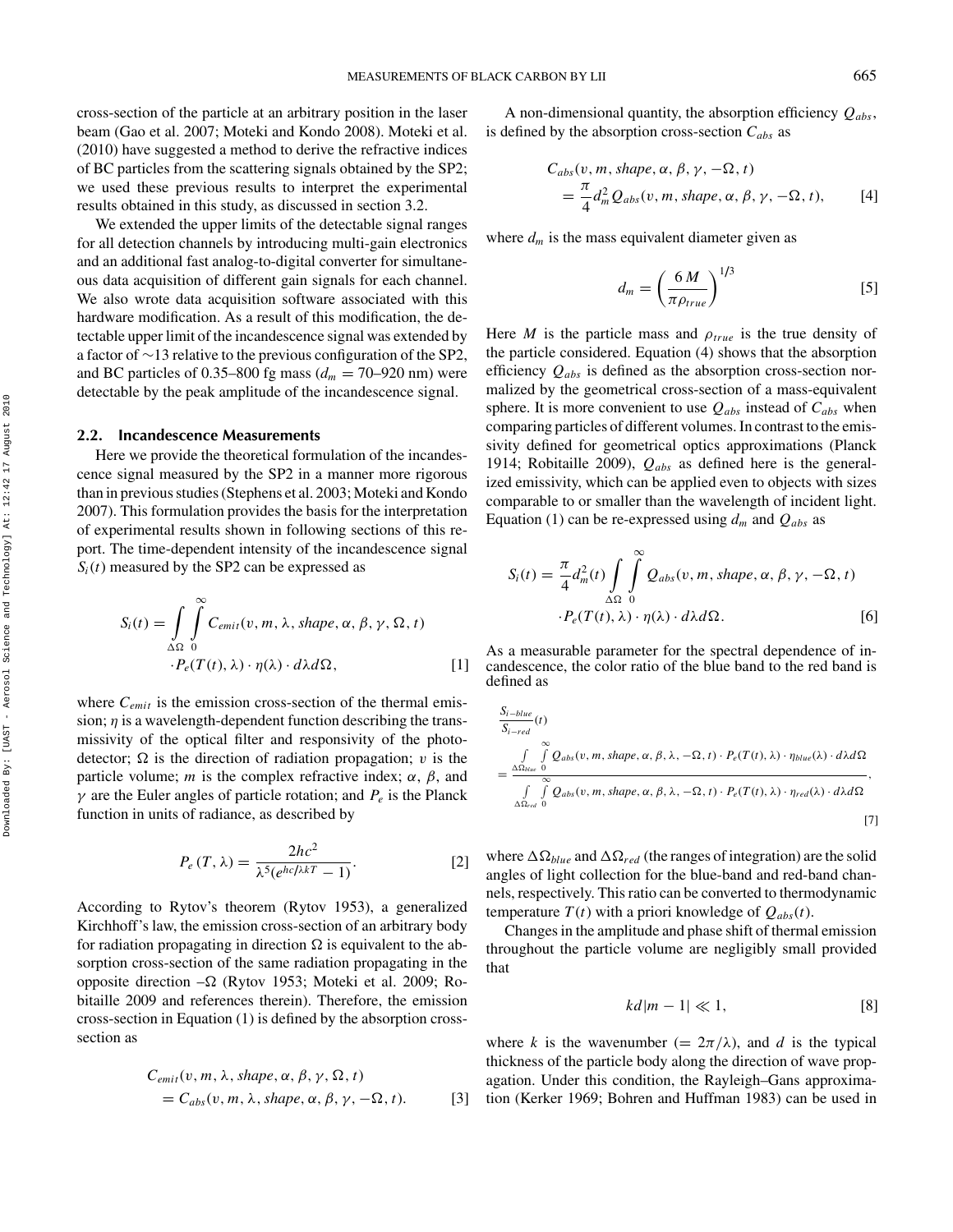

FIG. 2. Schematic diagram of the experimental setup for measurements of incandescent properties of individual BC particles of a given mass.

expressing the absorption cross-section as

$$
C_{abs} = \frac{6\pi v}{\lambda} Im\left(\frac{m^2 - 1}{m^2 + 2}\right).
$$
 [9]

The corresponding absorption efficiency is expressed in terms of mass equivalent diameter as

$$
Q_{abs} = \frac{4\pi d_m}{\lambda} \text{Im}\left(\frac{m^2 - 1}{m^2 + 2}\right). \tag{10}
$$

At the limit of the Rayleigh–Gans approximation, *Cabs* is linearly proportional to the particle volume and  $Im\{(m^2-1)/(m^2+1)\}$ 2)}, and inversely proportional to the wavelength. Here the refractive index *m* is assumed to be independent of wavelength; this assumption is considered a good approximation for BC in the visible-to-near infrared wavelength region according to the available databases (Twitty and Weinman 1971; Chang and Charalampopoulos 1990; Hess et al. 1998). These formulations with the Rayleigh–Gans approximation are used to interpret the experimental data for  $kd \ll 1$ , as discussed in the following sections.

Under the condition of  $kd \gg 1$  (i.e., the geometrical optics limit), *Qabs* is approximated to a constant less than 1. In this regime, *Cabs* is almost exclusively determined by the geometrical cross-section of the particle because the incident light penetrating the particle's interior volume is completely absorbed near the particle surface. Therefore, the intensity of the incandescence signal is proportional to the surface area of the particle at the geometrical optics limit.

For the following discussion, we used the size parameter  $x = kd_m/2$ , one-half the product of wavenumber and mass-equivalent diameter, as a non-dimensional particle volume (i.e., size). When we scaled particle volume in terms of  $x, \lambda$  =∼500 nm was assumed to be a typical wavelength of incandescence.

#### **2.3. Experimental Setup**

Figure 2 shows the experimental setup used for measuring the incandescence properties of individual BC particles with known mass.

We used eight types of commercial laboratory BC samples and ambient soot sampled in Tokyo, Japan, as listed in Table 1. The laboratory BC samples were aerosolized from a water suspension by an atomizer and dried by a diffusion dryer with silica gel. A 400◦C heated inlet (Kondo et al. 2009) was used to extract ambient soot from ambient air sampled on the campus of the Research Center of Advanced Science and Technology, University of Tokyo, located in the urban center of Tokyo. An aerosol particle mass analyzer (APM model 302, Kanomax, Japan) with a bipolar charger was used to classify masses of the BC samples prior to the SP2 measurements of incandescence. The accuracy of the mass classification was ∼3% based on measurements of standard polystyrene latex spheres (JSR Inc., Japan) with known mass. The precision of the mass classification was determined by the width of the transfer function of the APM. We developed a computer code for numerical simulations of the APM transfer function based on the theory of Ehara et al. (1996). The width of the transfer function of the APM model 302 under the operating conditions (i.e., flow rate, rotation speed, applied voltage) used in this study was less than 10% of the center mass.

## **3. BLACK CARBON SAMPLES**

#### **3.1. General Characteristics**

Table 1 summarizes the morphological characteristics of the BC samples as measured from transmission electron microscope (TEM) images provided in previous publications.

TEM images also revealed that the morphology of the ambient soot in Tokyo was fluffy aggregates of primary spherules  $\sim$ 20 nm diameter (private communication with S. Nakamura, Aoyama Gakuin University, Japan). This morphology of ambient soot is similar to that observed for diesel soot (Wentzel et al. 2003; Park et al. 2004); notably, diesel vehicles have been found to be the major source of BC in Tokyo (Kondo et al. 2006). For all these samples, BC particles were generated by means of atomization without any post-treatment, and the volume fractions of semi-volatile impurities contained in the generated BC particles were found to be negligibly small according to the time-dependent scattering cross-section data measured by the SP2 (Moteki et al. 2010).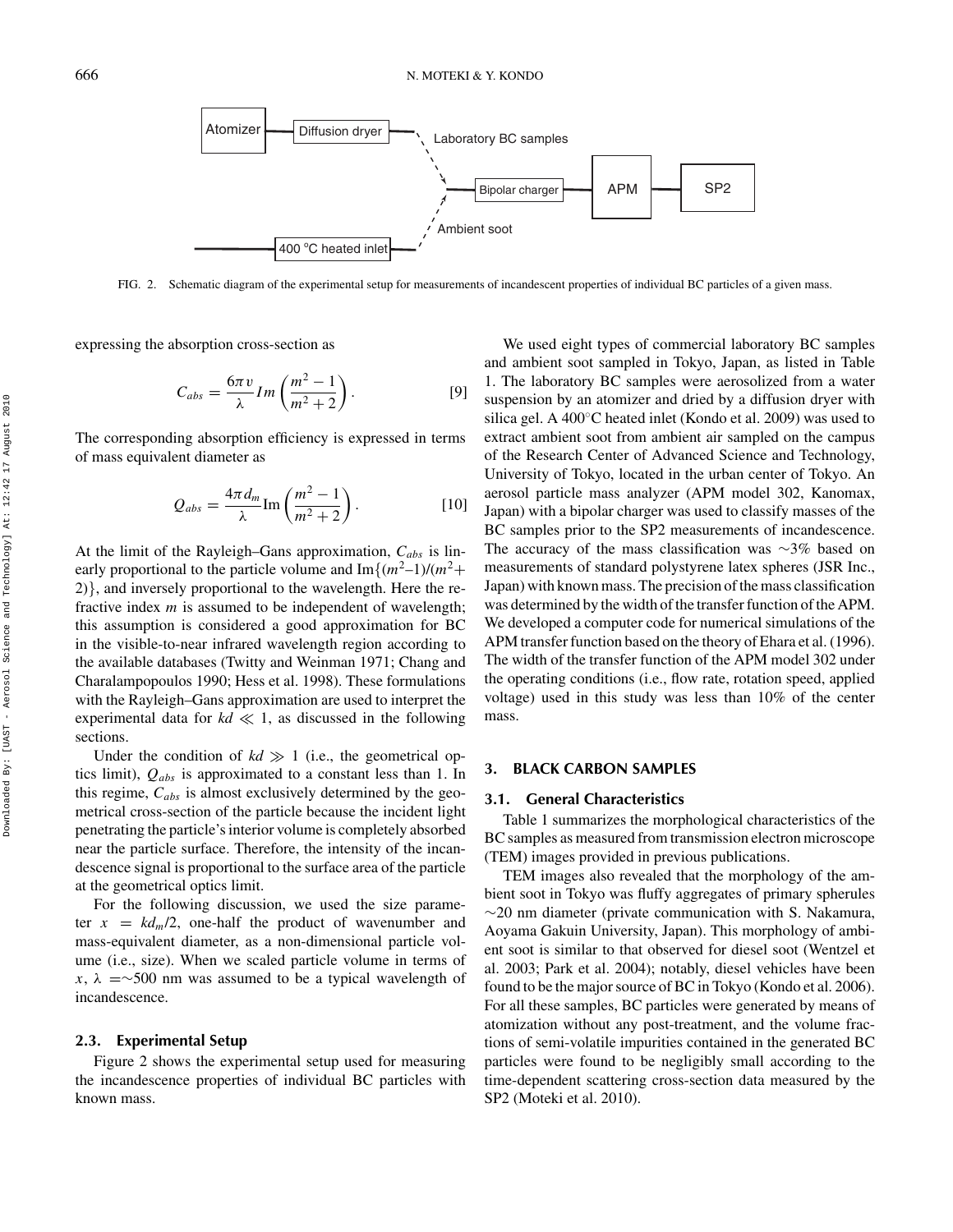| Sample name                                    | Information                                   | Morphology from TEM images                                                                                              |  |
|------------------------------------------------|-----------------------------------------------|-------------------------------------------------------------------------------------------------------------------------|--|
| Fullerene soot                                 | Alfa Aesar Inc., Stock#40971,<br>Lot#FS12S011 | Aggregates of spherical primary particles with<br>$\sim$ 50 nm diameter, from Moteki et al. (2009).                     |  |
| Colloidal graphite                             | Alfa Aesar Inc., Stock#41773,<br>Lot#CO7M13   | Aggregates of irregular flakes of graphite, from<br>Moteki et al. (2007)                                                |  |
| Aquadag                                        | Acheson, USA, Ultra-fine graphite             | Aggregates of irregular flakes of graphite, from<br>Moteki et al. (2009)                                                |  |
| Glassy carbon-100 nm(Tokai<br>$GC-100$ nm)     | Tokai carbon, Japan                           | Aggregates of spherical primary particles with<br>$\sim$ 100 nm diameter, from Figure S1 in<br>Supplemental Information |  |
| Glassy carbon-50 nm (Tokai GC-50<br>nm)        | Tokai carbon, Japan                           | Aggregates of spherical primary particles with<br>$\sim$ 50 nm diameter, from Figure S2 in<br>Supplemental Information  |  |
| Aqua-black 001                                 | Tokai carbon, Japan                           | Aggregates of spherical primary particles with<br>$\sim$ 20 nm diameter, from Moteki et al. (2009)                      |  |
| Aqua-black 162                                 | Tokai carbon, Japan                           | Aggregates of spherical primary particles with<br>$\sim$ 20 nm diameter, from Moteki et al. (2009)                      |  |
| Glassy carbon-0.4-12 $\mu$ m(Alfa<br>Aesar GC) | Alfa Aesar, USA, stock#38001                  | Collection of spherical particles with diameters<br>larger than $\sim$ 400 nm, from Moteki et al.<br>(2009)             |  |
| Ambient soot                                   | Sampled at Tokyo urban area, Japan            | Aggregates of spherical primary particles with<br>$\sim$ 20 nm diameter, from unpublished TEM<br>images.                |  |

TABLE 1 List of laboratory black carbon samples used in this study

#### **3.2. Refractive Index**

The Im $\{(m^2-1)/(m^2+2)\}\)$  value is a factor that determines emissivity according to Equations (9) and (10). The  $|(m^2 1/(m^2+2)$  values at 1064 nm for the seven types of commercial BC samples and for ambient soot were determined by Moteki et al. (2010) by simultaneous measurements of the partial scatter-

ing cross-section ( $\Delta C_{\rm sca}$ ) and particle mass. We define  $\Delta C_{\rm sca}$  as the differential scattering cross-section of a particle integrated over the solid angle of light collection (Moteki and Kondo 2008; Moteki et al. 2010). As discussed by Moteki et al. (2010), 1.8 g cm-3 is commonly assumed to be the true density of BC samples and of ambient soot when deriving the particle volume *v* from

TABLE 2 Measured microphysical parameters of the BC samples used in this study

| Sample name                                  | $\frac{ (m^2-1)}{(m^2+2)}$<br>values <sup>a</sup> from<br>Moteki et al. (2010) | Average effective<br>density (g $cm^{-3}$ )<br>for $d_{mob} = 400-900$ nm | Vaporization temperature<br>$(K)$ <sup>b</sup> estimated from asymptotic<br>color ratio in $x \ll 1$ limit |
|----------------------------------------------|--------------------------------------------------------------------------------|---------------------------------------------------------------------------|------------------------------------------------------------------------------------------------------------|
| Fullerene soot                               | $0.84 \ (\pm 0.04)$                                                            | 0.50                                                                      | 4230 $(\pm 30)$                                                                                            |
| Colloidal graphite                           | $1.24 \ (\pm 0.31)$                                                            | 1.40                                                                      | 4230 $(\pm 30)$                                                                                            |
| Aquadag                                      | $1.05 \ (\pm 0.26)$                                                            | 0.57                                                                      | 4280 $(\pm 30)$                                                                                            |
| Glassy carbon-100 nm (Tokai GC-100 nm)       | $0.81 (\pm 0.04)$                                                              | 1.05                                                                      | 4230 $(\pm 30)$                                                                                            |
| Glassy carbon-50 nm (Tokai GC-50 nm)         | $0.82 \ (\pm 0.04)$                                                            | 1.27                                                                      | 4230 $(\pm 30)$                                                                                            |
| Aqua-black 001                               | $0.73 \ (\pm 0.04)$                                                            | 1.05                                                                      | 4325 $(\pm 80)$                                                                                            |
| Aqua-black 162                               | $0.77 (\pm 0.04)$                                                              | 0.85                                                                      | 4300 $(\pm 50)$                                                                                            |
| Glassy carbon-0.4-12 $\mu$ m (Alfa Aesar GC) | Not available                                                                  | 1.93                                                                      | 4260 $(\pm 10)$                                                                                            |
| Ambient soot                                 | $0.78 \ (\pm 0.04)$                                                            | 0.30                                                                      | 4230 $(\pm 30)$                                                                                            |
|                                              |                                                                                |                                                                           |                                                                                                            |

<sup>a</sup>±values are the uncertainties due to the assumption for particle density that was used to derive  $|(m^2-1)/(m^2+2)|$  values.<br><sup>b</sup>±values are the uncertainty associated with the difference in initial particle mass.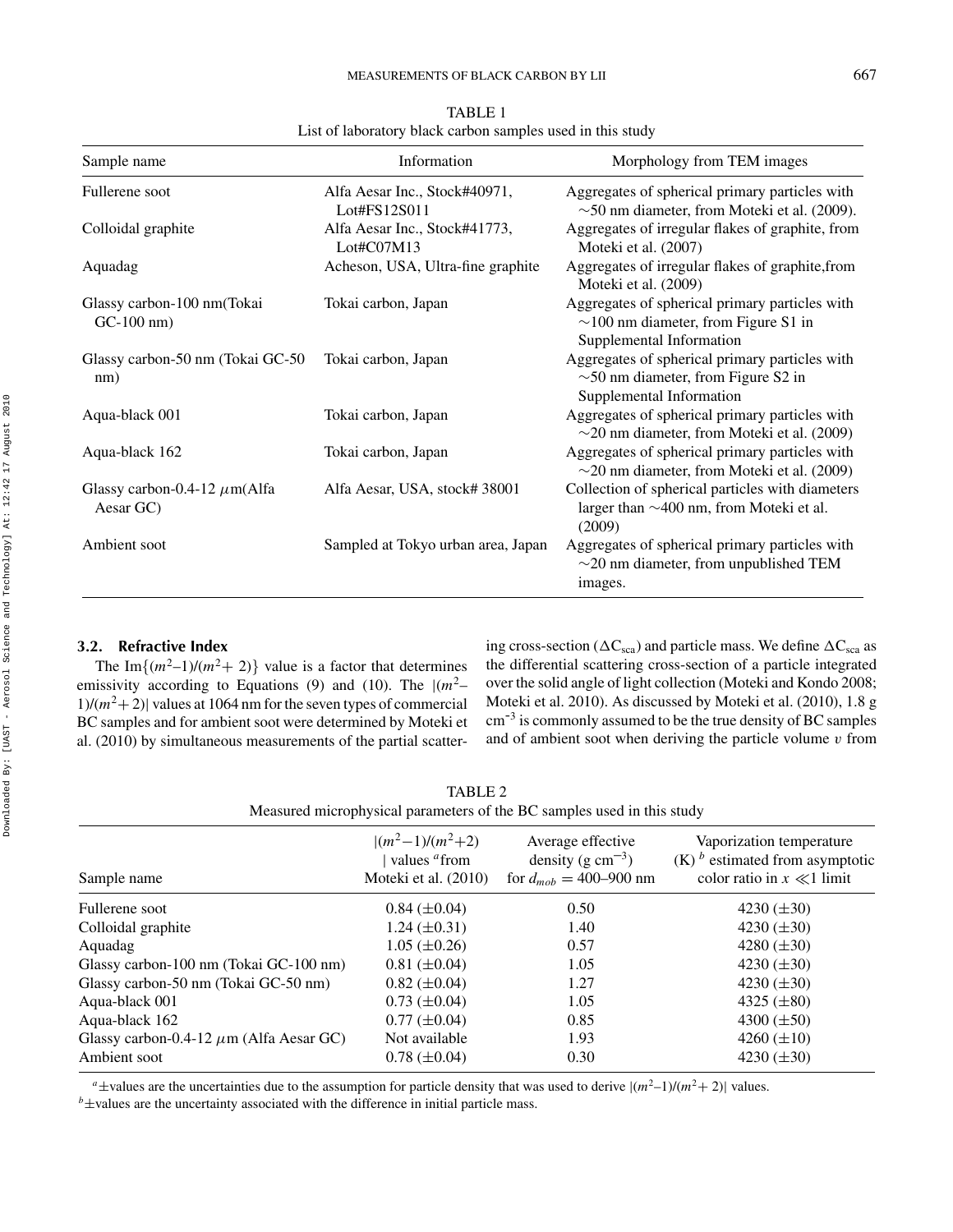

FIG. 3. Two-dimensional density distribution of  $|(m^2-1)/(m^2+2)|$  and  $Im{{(m^2-1)}/{(m^2+2)}}$  mapped from homogeneously distributed twodimensional data of Re(*m*) and Im(*m*). The considered ranges of Re(*m*) and Im(*m*) are shown in the figure. The units of density are arbitrary.

the measured particle mass, and we used this assumption in the present calculations. The  $|(m^2 - 1)/(m^2 + 2)|^2$  value for each BC sample was derived from the average value of measured  $\Delta C_{\rm sca}/v^2$  for  $v < 4 \times 10^{-21}$  m<sup>3</sup>. Table 2 shows the determined  $|(m^2-1)/(m^2+2)|$  values and their uncertainties in parentheses for each BC sample.

The uncertainty is associated with the assumption for density as discussed in Moteki et al. (2010). The  $|(m^2-1)/(m^2+$ 2)| values for colloidal graphite and for Aquadag were much higher than those of the other BC samples and of ambient soot. This difference in  $|(m^2-1)/(m^2+2)|$  values among the samples is consistent with differences in their micro-crystalline structures observed in TEM images and electron diffraction patterns (Moteki et al. 2010). Figure 3 shows the two-dimensional density distribution of  $|(m^2-1)/(m^2+2)|$  and  $\text{Im}\{(m^2-1)/(m^2+2)\}$ mapped from homogeneously distributed two-dimensional data of the real and imaginary parts of *m*, Re(*m*) and Im(*m*), respectively.

The ranges of  $Re(m)$  and  $Im(m)$  were limited to  $1 < Re(m) <$ 3.3 and  $0.1 < Im(m) < 2.1$ , respectively, corresponding to the ranges of reported values for BC and graphite at visible-to-near infrared wavelengths (Bond and Bergstrom 2006; Borghesi and Guizzetti 1991). Figure 3 shows a significant positive correlation of Im $\{(m^2-1)/(m^2+2)\}\$  with  $|(m^2-1)/(m^2+2)|$  in the range of  $0.7 < |(m^2-1)/(m^2+2)| < 1.3$ . In the following sections, we used the measured  $|(m^2-1)/(m^2+2)|$  values to interpret incandescent properties as a surrogate of  $Im{(m^2-1)/(m^2+2)}$ , because there are no previously published  $\text{Im}\{(m^2-1)/(m^2+2)\}$ data for these BC samples.

## **3.3. Effective Density: An Indicator of Compactness of Particle Shape**

The effective density *ρeff* is a parameter that describes the relationship between particle mass *M* and mobility diameter *dmob* as

$$
M = \frac{\pi}{6} \rho_{\text{eff}} d_{\text{mob}}^3.
$$
 [11]

The effective density is equal to the true density for spherical particles without void space. Equation (11) shows that *ρeff* decreases with increasing *dmob* for fixed particle mass. As a general rule, *dmob* positively correlates with the particle's projected area (e.g., Rogak et al. 1993), which determines the aerodynamic drag force. Therefore, *ρeff* increases with decreasing projected area per unit mass and can be used as an indicator of the compactness of a particle's shape.

For aerosol particles of fractal-like aggregates, the relationship between mass and mobility diameter is described by the power law as

$$
M \propto d_{mob}^D.
$$
 [12]

The "mass mobility exponent" *D* can be used as compactness of shape of the aerosol particles (Park et al. 2004; Pagels et al. 2009). According to Equations (11) and (12), the effective density is related to *D*as

$$
\rho_{eff} \propto d_{mob}^{D-3}.
$$
 [13]

The *ρeff* value for each BC sample was determined from simultaneous measurements of particle mass and mobility. We used



FIG. 4. Effective densities of the BC samples listed in Table 1 as a function of their mobility diameter.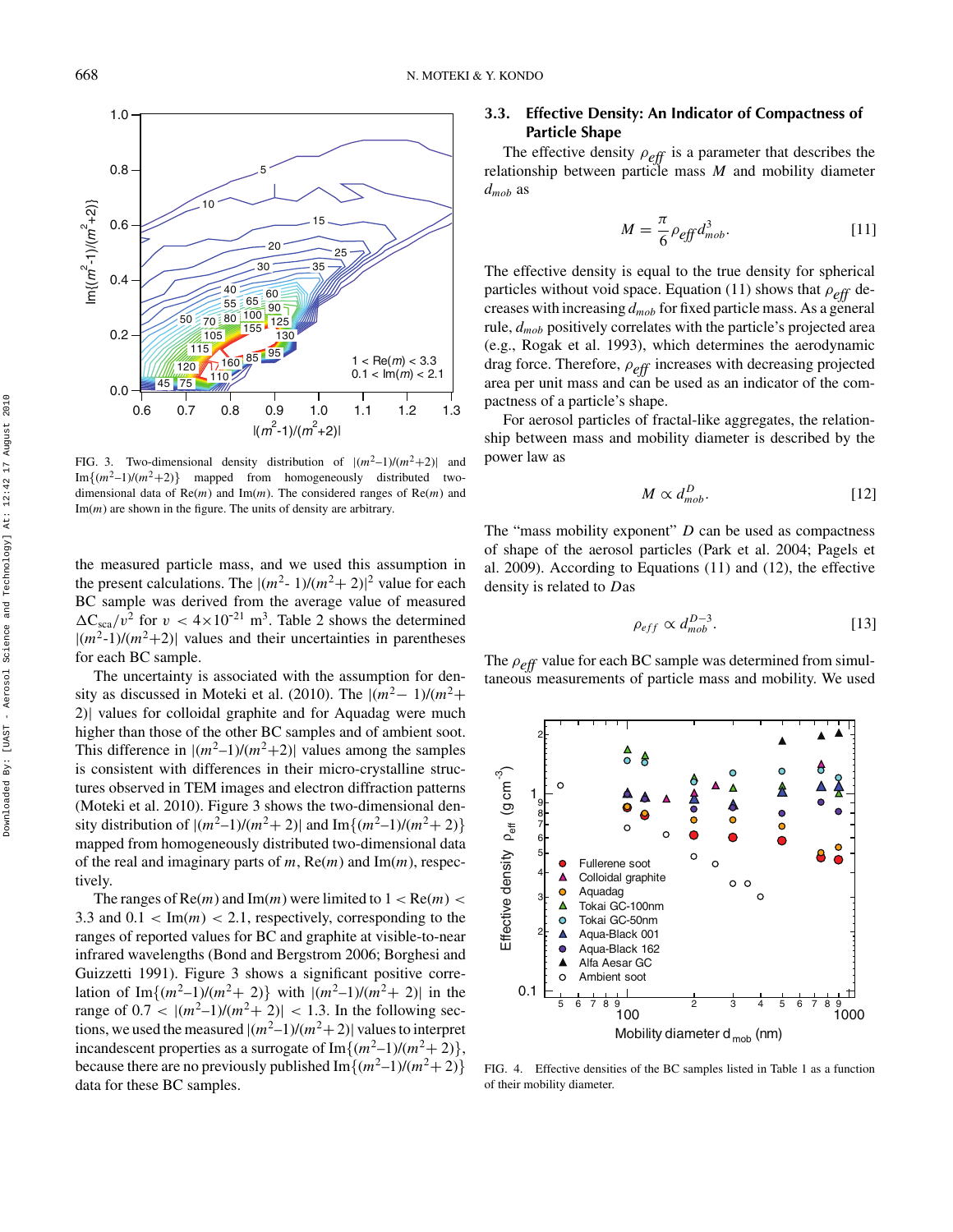the APM and a differential mobility analyzer (DMA, model 3080, TSI, Inc., USA) to measure mass and mobility, respectively. The details of the experimental setup have been described previously (Moteki and Kondo 2007). Figure 4 shows the measured  $\rho_{eff}$  as a function of  $d_{mob}$  for particle sizes of 50–900 nm.

The slope of the logarithmic plots of *ρeff* and *dmob* equals *D*– 3 (Equation (13)). Namely, a particle shape can be described by *D* provided that the slope of the data points shown in Figure 4 remains constant over the wide range of *dmob*. The ambient soot data exhibited a constant slope over  $d_{mob} = 50-400$  nm, corresponding to  $D = 2.3$ . This *D* value for ambient soot in Tokyo matches that of diesel exhaust soot ( $D = 2.35$ ) measured by Park et al. (2004) and slightly higher than that of flame generated soot ( $D = 2.15$ ) measured by Pagels et al. (2009). In contrast to the case of ambient soot, the slopes for the majority of the laboratory BC samples varied with *dmob*, and their shapes could not be uniquely described by a *D*. The *ρeff* values of Tokai GC-100 nm and –50 nm and of AquaBlack 001 and 162 depended little on  $d_{mob}$ , especially for  $d_{mob} > 300$  nm. The constant *ρeff* values independent of *dmob* corresponded to *D*=  $\sim$ 3. This value is much higher than the reported values of *D* = 2.15∼2.35 (Park et al. 2004; Pagels et al. 2009) for fresh soot samples measured directly after its generation. The much higher *D* of the BC samples, which were atomized from aqueous suspension, was likely due to condensation-induced restructuring (Kütz and Schmidt-Ott 1992). The Alfa Aesar-GC sample exhibited much higher  $\rho_{eff}$  values (1.8 ~ 2 g cm<sup>-3</sup>) compared to other samples in *dmob* range of 500–900 nm. These *ρeff* values are close to typical values of the reported true density *ρ*<sub>true</sub> for BC (Bond and Bergstrom 2006; Moteki et al. 2010). This agreement of *ρeff* with *ρtrue* is consistent with the abundance of single spheres of 500–900 nm size in the Alfa Aesar-GC powder sample, as evidenced by TEM images (Moteki et al. 2009). Table 2 shows the average values of *ρeff* for the *dmob* range of 400–900 nm for each sample. The average  $\rho_{eff}$  for  $d_{mob} = 400$ – 900 nm represents the compactness of the particle shape in the *x >*∼1 regime. These data are used in interpreting the thermal emission in terms of particle shape. The effective densities of ambient soot were measured only up to  $d_{mob} = 400$  nm because of very low of ambient soot concentrations at *dmob >* 400 nm. Therefore, the *ρeff* value of ambient soot shown in Table 2 is that at  $d_{mob} = 400$  nm.

### **4. THEORETICAL CONSIDERATIONS OF SPECTRAL EMISSIVITY**

## **4.1. Dependence of Spectral Emissivity on Particle Geometry**

First, we demonstrate the effects of particle size and shape on the particles' emissivity based on theoretical calculations. Emissivities, defined as *Qabs* in Equation (4), were calculated for spherical particles and for fractal aggregates and are shown in Figures 5a and b, respectively.

We used Mie scattering code BHMIE (Bohren and Huffman 1983) and discrete dipole approximation code DDSCAT 7.0 (Drane and Flatau 1994; Drane and Flatau 2008) for calculations for spheres and fractal aggregates, respectively. Threedimensional geometries of fractal aggregates were generated by the tunable particle–cluster aggregation algorithm of Filippov et al. (2000). The fractal dimension  $D_f$  for the aggregates was fixed at 2.2. The fractal aggregates of  $D_f = 2.2$  was regarded as a representative of highly-branched aggregates of BC samples used in this study. The fractal prefactor, a parameter describing the stoutness of branches of fractal aggregates, was assumed to be 1. The diameter of primary spherules consisting of the aggregate was fixed at 50 nm. Given that a  $D_f$  of 2.0 is analogous to a plane, the primary spherules in fractal aggregates of  $D_f = 2.2$  were not thickly shielded by other spherules. For both the spherical particles and the fractal aggregates, the wavelength dependence of  $Q_{abs}$  approached  $\lambda^{-1}$  for smaller particles (*M <* ∼1 fg) as predicted by the Rayleigh–Gans approximation. For larger particles ( $M > \sim 10$  fg), the wavelength dependence of  $Q_{abs}$  increased with decreasing  $D_f$ , as evident from a comparison of Figure 5a with Figure 5b. For spheres, the wavelength dependence of *Qabs* decreased and approached a constant independent of wavelength with increasing mass (or size), as expected from geometrical optics. However, for a fractal aggregate with  $D_f = 2.2$ , a  $\lambda^{-1}$  dependence was apparent even at large particle size ( $M > \sim 100$  fg), because individual primary spherules can still absorb incident light without complete shielding from other volume elements. At the theoretical limit of no shielding of incident light by other volume elements, *Qabs* is expressed by the Rayleigh–Gans approximation. In other words, *Qabs* is proportional to the mass equivalent diameter *dm*. The effect of incomplete shielding of the fractal aggregates is evidenced by the increase in  $Q_{abs}$  with increasing particle mass as shown in Figure 5b.

## **4.2. Relationship Between Color Ratio and Thermodynamic Temperature**

The calculated relationships between the blue-band to redband signal ratio (i.e., the color ratio) and the thermodynamic temperature calculated from Equation (7), using the emissivities shown in Figure 5, are shown in Figures 6a and b for spheres and fractal aggregates, respectively.

We used the manufacturer's nominal values of the wavelength-dependent response of the photomultiplier tubes and the transmittance of the optical filters to determine *η* in Equation (7). A tungsten–halogen lamp light source with a spectral intensity distribution approximated by that of a ∼2800 K black body was emitted from the tip of an optical fiber within the detection volume of the particle (Figure 1), and we measured the absolute values of the relationship between the color ratio and thermodynamic temperature. This procedure ensures that the position of the light source relative to the light collection optics is the same as incandescing particles. To minimize systematic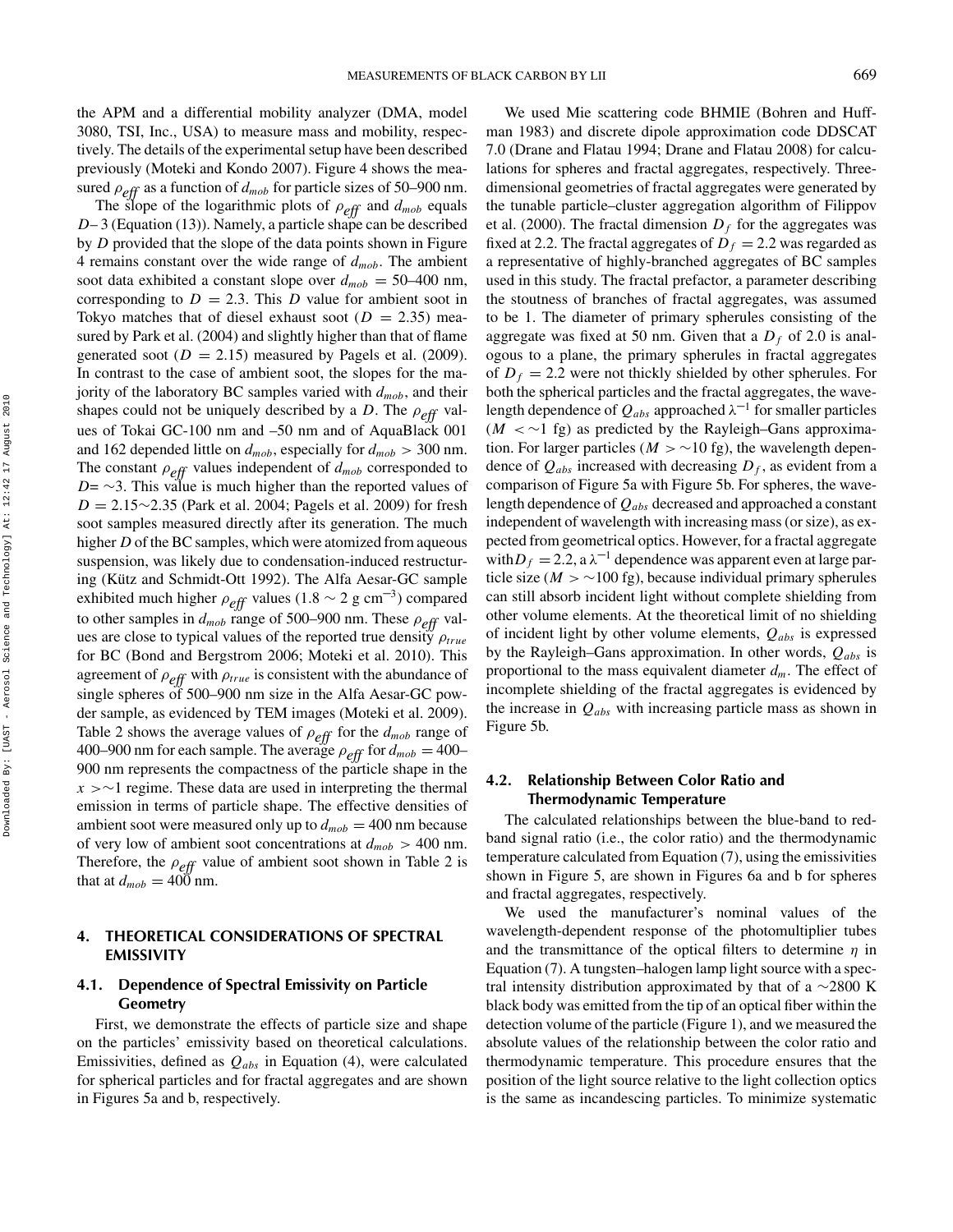

FIG. 5. Calculated wavelength-dependent absorption efficiency *Qabs* (i.e., emissivity) for (a) spheres and (b) fractal aggregates of particles with a fractal dimension of 2.2 and primary particle diameter of 50 nm. Particle masses shown in the FIG. were calculated assuming a true density of 1.8 g cm<sup>-3</sup>. The refractive index was assumed to be  $m = (2.0, 0.8)$  independent of wavelength.

errors due to the inhomogeneous directional distribution of light emitted from the tip of the optical fiber, the measurements for the blue-band and red-band channels were made in the same direction of light collection and with the same objective lens unit (Figure 1). The average value of six measurements was used for scaling the relationship between the color ratio and thermodynamic temperature. The standard deviation of the color ratio for the six measurements was 5% of the average value. The thermodynamic temperature measurements based on the color

ratio calculations used in this study were more accurate than previous measurements (Moteki and Kondo 2007) because the present measurements included corrections for both the possible directional dependence of light from the tip of the optical fiber and the effects of particle shape on emissivity.

Figure 6 shows that the color ratio depended both on thermodynamic temperature and particle geometry (volume and shape). For particles of sizes much smaller than the wavelength  $(kd_m \ll$ 1), the color ratio was nearly insensitive to particle shape and



FIG. 6. Calculated blue-band/red-band incandescence signal ratios as a function of thermodynamic temperature for (a) spheres and (b) fractal aggregates, whose emissivities are shown in Figures 5a and 5b. Absolute values have been calibrated by measurements of ∼2800 K black-body radiation from a tungsten–halogen lamp.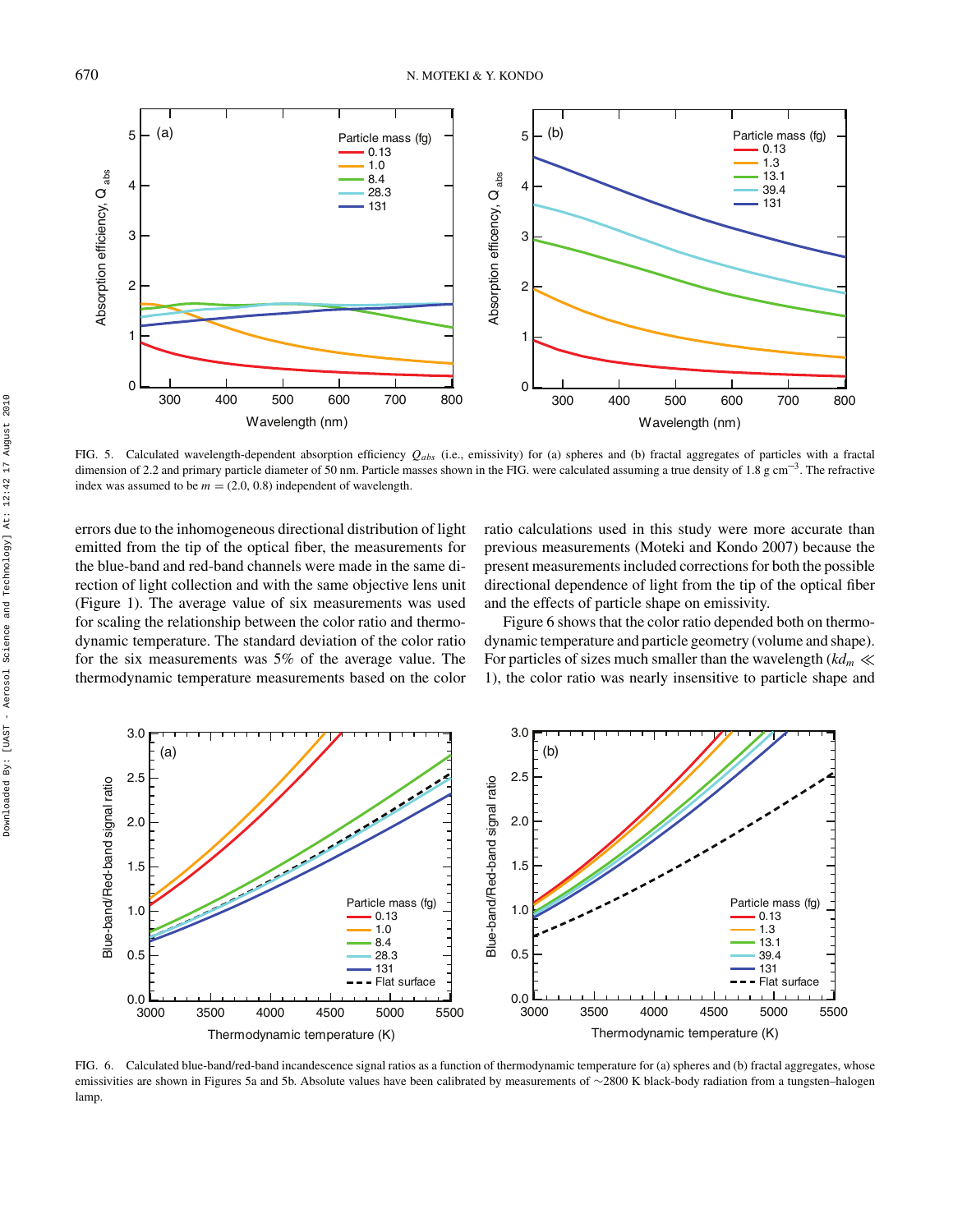volume because of the applicability of the emissivity formula according to the Rayleigh–Gans approximation. Therefore, the thermodynamic temperature was estimated reliably from the color ratio only for particles with  $kd_m \ll 1$ , independent of particle shape and volume. We discuss these data further in the next section.

#### **5. MEASUREMENT OF THE RELATIONSHIP BETWEEN INCANDESCENCE AND BC MASS**

#### **5.1. Evolution of Color Ratio in the Laser Beam**

Temporal variations of the blue-band/red-band color ratio in the laser beam were measured by the SP2 for each BC sample after selection of particle mass by the APM. Figure 7 shows the average time evolutions of the color ratio for individual particles of the BC samples listed in Table 1.

Each curve represents the average values acquired from  $\sim$ 10<sup>3</sup> particles. Blue-band/red-band signal ratios were derived during the time when the signal-to-noise ratios of both channels were larger than 5. Therefore, the time duration of each plot can be interpreted as the full-width of the incandescence signal. For convenience in discussing the data, the elapsed time *t* was set to zero at the time of the peak amplitude of the incandescence signal for each plot in Figure 7. The steep increase in the color ratio at  $t < 0$  was due to the rapid increase in thermodynamic temperature from room temperature to the vaporization temperature of BC. The steep increase stopped just before  $t = 0$ , when the vaporization temperature was reached. After  $t = 0$ , the particles shrunk due to evaporation, leading to the observed decrease in the intensity of the incandescence signal. During the evaporation after the incandescence peak (i.e.,  $t > 0$ ), the color ratio continued to increase and approached the asymptotic value ∼2.5 at the trailing edge of the incandescence signal (i.e., *t* ∼5– 6 *µ*s). This increase in color ratio during evaporation can be explained by the observed dependence of color ratio on particle mass (Figure 6), under the assumption that the thermodynamic temperature remained approximately the same during evaporation. Around the position of peak amplitude ( $t \sim 0$ ), the color ratio was larger for smaller initial particle masses. This observed behavior also was consistent with the dependence of color ratio on particle mass observed in Figure 6, assuming that at  $t = 0$ , the vaporization temperature of each BC sample was independent of the particle mass. The vaporization temperature of BC samples can be estimated from the asymptotic value of the color ratio, which occurred at the trailing edge of the incandescence signals when  $d_m$  shrunk to be much smaller than  $\lambda$  (i.e.,  $x \ll 1$ ), because the  $\lambda^{-1}$  dependence of  $Q_{abs}$  given by Equation (10) can be applied independent of particle shape and volume. We have no experimental report on the time-dependent temperature of particles during continuous evaporation in the SP2 laser beam. Therefore, at present we use the particle temperature derived at the  $x \ll 1$  limit as a representative vaporization temperature for the BC samples. The color-ratio asymptotic value of ∼2.5 corresponded to a thermodynamic temperature of ∼4250 K, according to the relationships shown in Figure 6. The vaporization temperatures of the BC samples estimated by this procedure are summarized in Table 2. The precision in the vaporization temperature is shown by the  $\pm$  notation taking into account the variation of asymptotic color ratios according to different initial particle masses. The accuracy of the vaporization temperature is dependent on the accuracy of the nominal values used for the calculation of the curves in Figure 6; these values were provided by the equipment manufacturers for the wavelength-dependent properties of the tungsten–halogen lamp, optical filters, and PMTs. The possibility for the introduction of systematic errors owing to use of these nominal values was prevalent among all measurements in this study. Therefore, a possible systematic error in vaporization temperature should not have affected the relative differences in incandescent properties among the BC samples. As summarized in Table 2, the systematic differences in vaporization temperature among all BC samples and ambient soot were only 2.2%. A 2.2% variation in vaporization temperature is estimated to cause 9% difference in the signal intensity, assuming an approximately fourth-power dependence of incandescence signal intensity on particle temperature.

### **5.2. Relationships Between Peak Incandescence Signal and Particle Mass**

In practice, the peak amplitude of the incandescence signal is the most appropriate parameter for quantifying BC mass because the peak signal contains information on BC before it is significantly evaporated in the laser beam, as discussed in section 5.1. We investigated the relationships between the peak amplitude of the incandescence signal and particle mass separately in two mass regimes:  $x < \sim 1$  ( $M < 10$  fg) and  $x > \sim 1$  $(20 < M < 800$  fg).

#### *5.2.1. x <* ∼*1 regime*

In the small-volume regime of  $x \leq 1$ ,  $C_{abs}$  can be approximated by Equation (9) independent of shape. Therefore, in this regime, the controlling factors of incandescence can be quantified without influence from uncertainties associated with unknown particle shapes. Figure 8a shows the relationship between the peak amplitude of the blue-band incandescence signal and particle mass in the  $x < \sim 1$  regime ( $M < 10$  fg) for the various BC samples and for ambient soot.

For each BC sample, the peak amplitude was proportional to mass and all data points were well-fitted by a line passing through the origin. The slopes of the fitted lines varied from ∼49 for Aqua-Black 001 to ∼76 for colloidal graphite. These slopes showed no significant positive correlation with the vaporization temperatures shown in Table 2, thus demonstrating that differences in the vaporization temperature contributed little to variations in the slope. Instead, Equation (10) combined with Equation (6) (Rayleigh–Gans approximation) predicts that the slope is proportional to  $\text{Im}\{(m^2-1)/(m^2+2)\}$ . Therefore, we plotted the correlation between the slopes and the values of  $|(m^2-1)/(m^2+2)|$  from Table 2 (Figure 8b).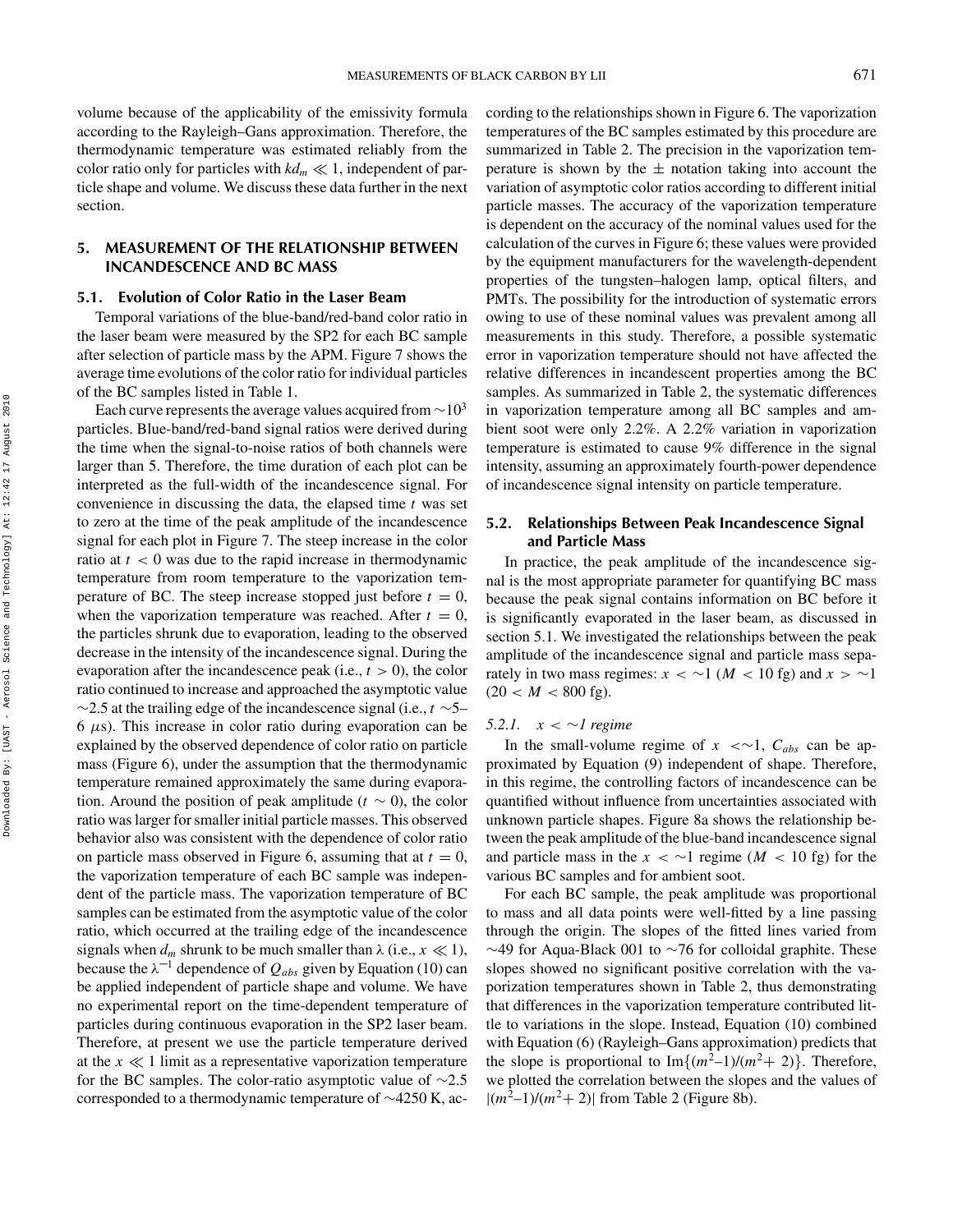

FIG. 7. Measured temporal changes of the blue-band/red-band incandescence signal ratio for various BC samples. Time  $t = 0$  was fixed to correspond to the peak position of the incandescence signal for each sample. (Figure provided in color online.)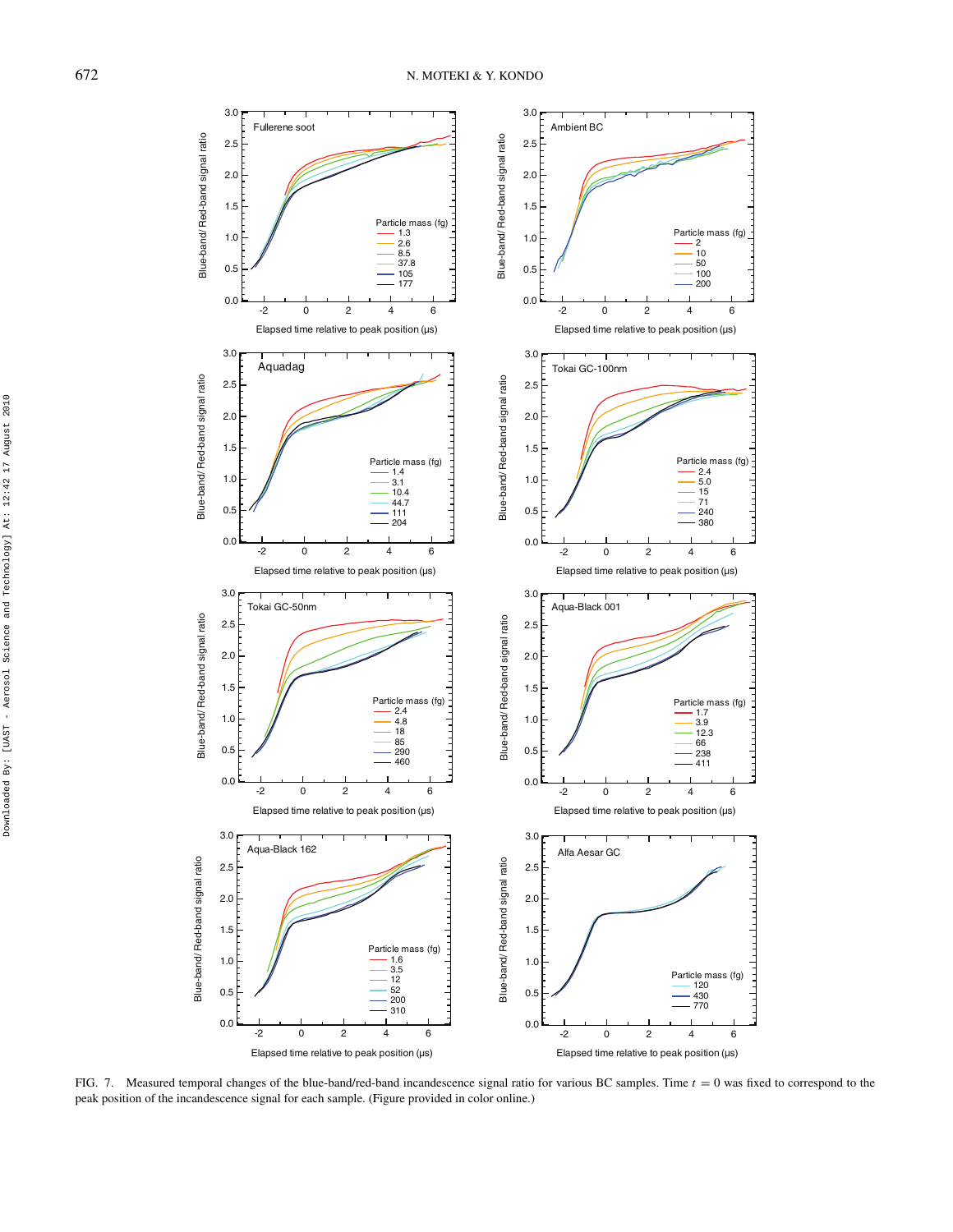

FIG. 8. (a) Measured relationship between peak amplitude of the blue-band incandescence signal and particle mass for particle masses less than 10 fg. Each data point and error bar indicates the average and standard deviation for  $\sim$ 10<sup>3</sup> particles. Reference lines with approximately maximum and minimum slope values are shown as a broken line. (b) Relationship between the slopes of the linear fits for the data in Figure 8a and  $|(m^2-1)/(m^2+2)|$  values from Table 2, where *m* is the complex refractive index.

This data set was fitted by a line with zero offset and a correlation coefficient  $r^2 = 0.72$ . We interpreted this positive correlation by the Rayleigh–Gans approximation, for which the incandescent intensity is proportional to  $\text{Im}\{(m^2-1)/(m^2+2)\}\,$ , because Im $\{(m^2-1)/(m^2+2)\}\)$  was positively correlated with  $|(m^2-1)/(m^2+2)|$  in the range of the measured  $|(m^2-1)/(m^2+1)|$ 2)| values (i.e., 0.7–1.24) as shown in Figure 3. This analysis demonstrates that the differences in the incandescence–mass relationships among the different types of BC in the *x <*∼1

regime are likely due to the differences in the samples' refractive indices.

#### *5.2.2. x >* ∼*1 regime*

Figure 9a shows the experimental results for particle masses up to 800 fg.

In this  $x$  >  $\sim$ 1 regime, peak amplitudes of the incandescence signal were considerably lower than the values predicted from extrapolated lines from the *x <* ∼1 regime (i.e., slopes



FIG. 9. (a)Measured relationship between peak amplitude of the blue-band incandescence signal and particle mass for particle masses up to 800 fg. Each data point and error bar indicates the average and standard deviation for  $\sim$ 10<sup>3</sup> particles. The reference lines shown in Figure 8a are also shown in this figure. (b) Relationship between the exponent of the power fit for the data in Figure 9a and the average effective density of BC samples for mobility diameters in the range of 400–900 nm. The theoretical limits according to the Rayleigh-Gans approximation and the geometrical optics approximation are also shown as dashed lines.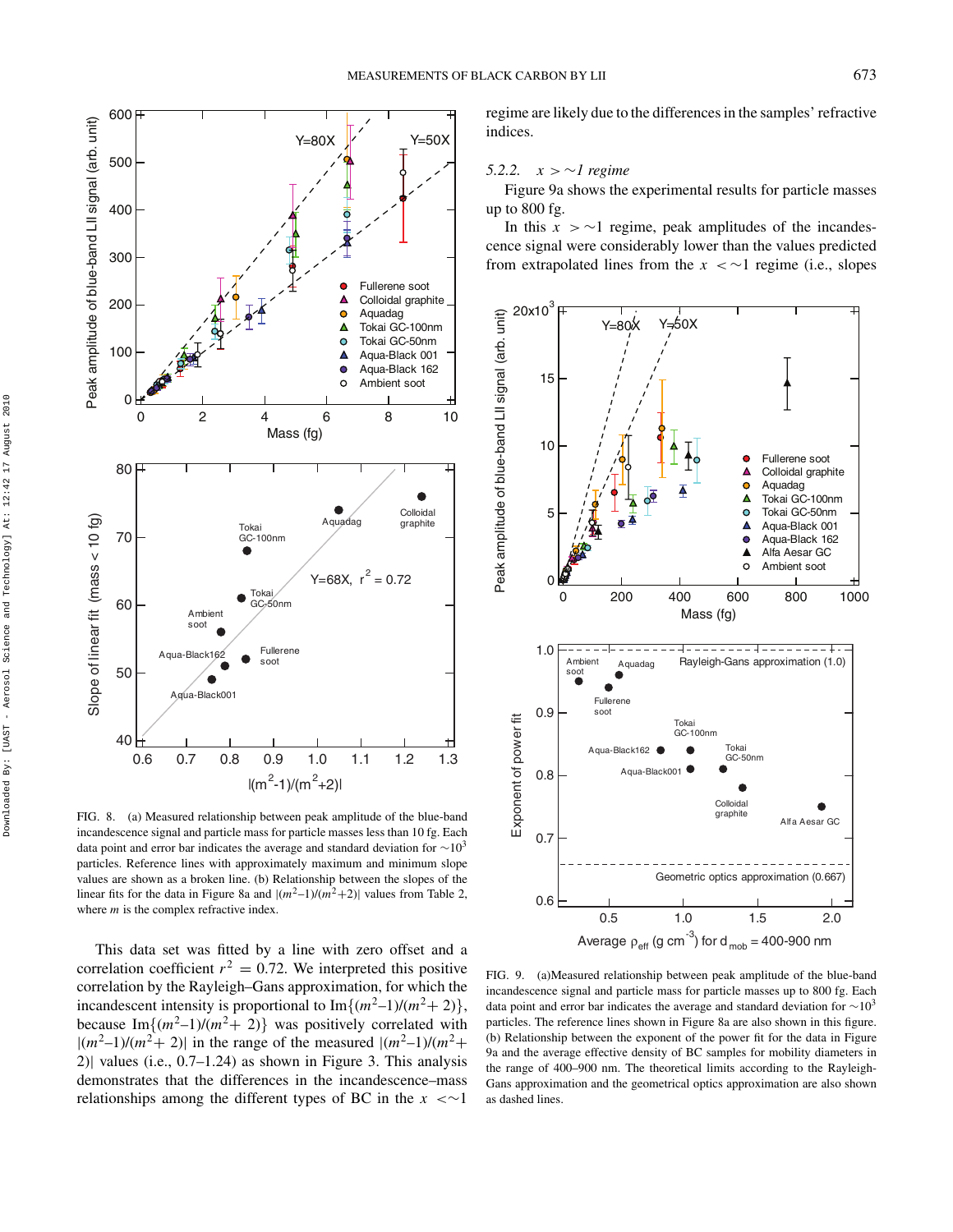of 50–80). In the  $x > \sim 1$  regime, particle shape becomes a dominant factor determining the spectral emissivity of thermal emission, as discussed in section 4.1. Theoretically, even in the *x >* ∼1 regime, the Rayleigh–Gans approximation can still be applied to particles with extremely non-compact shapes, because each volume element that is not completely shielded can directly interact with incident radiation. In contrast, particles with extremely compact shapes (i.e., sphere, cube) follow the prediction by the geometrical optics approximation at the limit of *x* ∼1. The experimental data shown in Figure 9a were fitted by a power function of the form  $y = ax^b$ , where *a* and *b* are the least-squares fitting parameters. These parameters were more strongly controlled by the data points in the larger mass regime, because the horizontal distance between the neighboring data points increases with increasing particle mass. Therefore, the parameter *b* is expected to approach unity for particles of extremely non-compact shape (Rayleigh–Gans approximation), whereas *b* approaches  $2/3$  (= 0.667) for particles of extremely compact shapes (geometrical optics approximation). The fitted *b* values varied between those expected at the two extremes of non-compact and compact shapes, from ∼0.75 for spherical GC (Alfa Aesar) to ∼0.95 for Aquadag and ambient soot, which were fluffy aggregates of thin flakes and small spherules. Figure 9b shows the correlation between the parameter *b* and the average  $\rho_{eff}$  values shown in Table 2 for  $d_{mob} = 400-900$  nm.

 $\rho_{\text{eff}}$  is a measure of the compactness of the particle shape, which can vary from zero for extremely non-compact particles up to the true density ( $\sim$ 1.8 g cm<sup>-3</sup>) for extremely compact particles. The negative correlation shown in Figure 9b demonstrates the validity of our interpretation of the difference in incandescence peak amplitudes in terms of the particles' shapes.

#### **6. IMPLICATION FOR SP2 CALIBRATION**

As demonstrated in section 5, for BC particles smaller than the wavelength of incident light (i.e., for cases of  $x < 1$ ), the refractive index is likely an important factor of concern for SP2 calibration. In contrast, for particles larger than the wavelength  $(x > 1)$ , particle shape becomes the dominant factor of concern for SP2 calibration. For ambient soot measurements, it is necessary to choose a calibration material whose refractive index and particle shape are close to those of ambient soot. At least for ambient soot in Tokyo urban area, the fullerene soot is the best choice among the eight commercial BC samples tested here, considering the similarities of the physical properties shown in Figures 8b and 9b. Further investigations on the refractive indices and particle shapes of other laboratory BC samples and ambient soot in other environments are necessary to improve the accuracy of BC mass (volume) measurements by the SP2.

#### **7. CONCLUSION**

To provide a physical basis for SP2 calibration for ambient BC measurements, we have investigated the relationships between the characteristics of incandescence and microphysical

properties for eight types of commercial BC samples as well as for ambient soot sampled from Tokyo, Japan. The vaporization temperatures of the eight commercial BC samples and of ambient soot were found to differ by less than 2.2%, according the analysis of the time evolutions of the color ratios of incandescence in the SP2 laser beam for each sample. In the  $x < \sim 1$ regime, the measured peak amplitude of incandescence was linearly proportional to the particle mass. The slopes of such correlations were positively correlated with  $|(m^2-1)/(m^2+2)|$ values, which were measured independently from the analysis of light scattering data (Moteki et al. 2010). This correlation also was consistent with the emissivity predicted by Rayleigh– Gans theory, considering that  $|(m^2-1)/(m^2+2)|$  was positively correlated with  $Im((m^2-1)/(m^2+2))$  for the range of measured  $|(m^2-1)/(m^2+2)|$  values.

In the  $x > \sim 1$  regime, the peak amplitude of incandescence is predicted to be proportional to particle mass (volume) for particles with extremely non-compact shapes, whereas the peak amplitude should be proportional to 2/3 (0.667) of the particle's mass (volume) for particles with extremely compact shapes. Consistent with this theoretical prediction, the rates of the increase in the peak amplitude with the increasing particle mass were negatively correlated with the particles' effective density. The present experimental measurements, combined with the theoretical calculations, clearly demonstrate the importance of accounting for the refractive index in the *x <* ∼1 regime and for particle shape in the *x >* ∼1 regime when selecting appropriate BC calibration standards for ambient BC measurements by the SP2. The observed incandescence–BC mass relationships were similar between fullerene soot and ambient soot sampled in Tokyo. Although further investigation is needed on the refractive indices and particle shapes of other laboratory BC samples and on ambient soot in other environments, at this point, the current results support the use of fullerene soot as a calibration standard for SP2 measurements of ambient soot.

#### **REFERENCES**

- Bohren, C. F., and Huffman, D. R. (1983). *Absorption and Scattering of Light by Small Particles*, John Wiley & Sons, Inc.
- Bond, T. C., and Bergstrom, R. W. (2006). Light Absorption by Carbonaceous Particles: An Investigative Review. *Aerosol Sci. Technol.* 40:27–67.
- Borghesi, A., and Guizzetti, G. (1991). Graphite (C), in *Handbook of Optical Constants of Solids II*, E. D. Palik, ed., Academic Press, New York, p. 449.
- Chang, H., and Charalampopoulos, T. T. (1990). Determination of the Wavelength Dependence of Refractive Indices of Flame Soot, *Proc. Royal Society London A*, 430, 577–591.
- Draine, B. T., and Flatau, P. J. (1994). Discrete-Dipole Approximation for Scattering Calculations. *J. Optical Society of America A*, 11, 1491–1499.
- Draine, B. T., and Flatau, P. J. (2008). *Users Guide for the Discrete Dipole Approximation Code DDSCAT 7.0*, http://arxiv.org/abs/0809.0337v4.
- Ehara, K., Hagwood, C., and Coakley, K. J. (1996). Novel Method to Classify Aerosol Particles According to Their Mass-to-Charge Ratio-Aerosol Particle Mass Analyzer, *J. Aerosol Sci.* 27:217–234.
- Feingold, G. H., Jiang, H., and Harrington, J. Y. (2005). On Smoke Suppression of Clouds in Amazonia, *Geophys. Res. Lett.* doi:10.1029/2004GL021369.